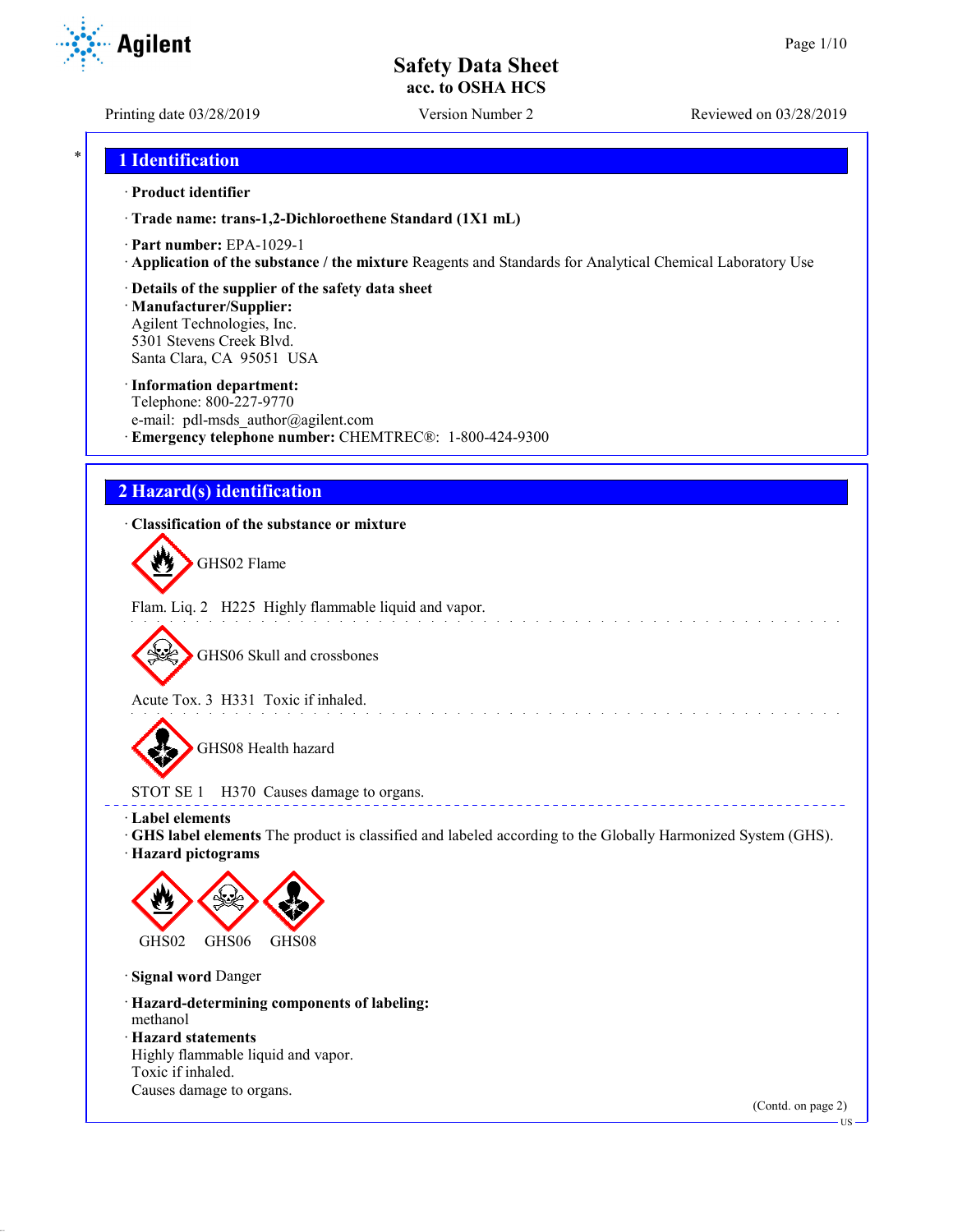#### **Trade name: trans-1,2-Dichloroethene Standard (1X1 mL)**

(Contd. of page 1) · **Precautionary statements** Keep away from heat/sparks/open flames/hot surfaces. - No smoking. Ground/bond container and receiving equipment. Use explosion-proof electrical/ventilating/lighting/equipment. Use only non-sparking tools. Take precautionary measures against static discharge. Do not breathe dust/fume/gas/mist/vapors/spray. Wash thoroughly after handling. Do not eat, drink or smoke when using this product. Use only outdoors or in a well-ventilated area. Wear protective gloves/protective clothing/eye protection/face protection. If on skin (or hair): Take off immediately all contaminated clothing. Rinse skin with water/shower. IF INHALED: Remove person to fresh air and keep comfortable for breathing. IF exposed: Call a POISON CENTER or doctor/physician. Specific treatment (see on this label). In case of fire: Use for extinction: CO2, powder or water spray. Store in a well-ventilated place. Keep container tightly closed. Store in a well-ventilated place. Keep cool. Store locked up. Dispose of contents/container in accordance with local/regional/national/international regulations. · **Classification system:** · **NFPA ratings (scale 0 - 4)** 1 3  $\overline{0}$  $Health = 1$  $Fire = 3$ Reactivity  $= 0$ · **HMIS-ratings (scale 0 - 4) HEALTH**  FIRE REACTIVITY  $\boxed{0}$  Reactivity = 0  $\overline{1}$  Health = \*1  $3$  Fire = 3 · **Other hazards** · **Results of PBT and vPvB assessment** · **PBT:** Not applicable. · **vPvB:** Not applicable.

## **3 Composition/information on ingredients**

· **Chemical characterization: Mixtures**

· **Description:** Mixture of the substances listed below with nonhazardous additions.

· **Dangerous components:**

67-56-1 methanol 99.368%

## **4 First-aid measures**

· **Description of first aid measures**

· **General information:**

Immediately remove any clothing soiled by the product.

(Contd. on page 3)



Printing date 03/28/2019 Version Number 2 Reviewed on 03/28/2019

US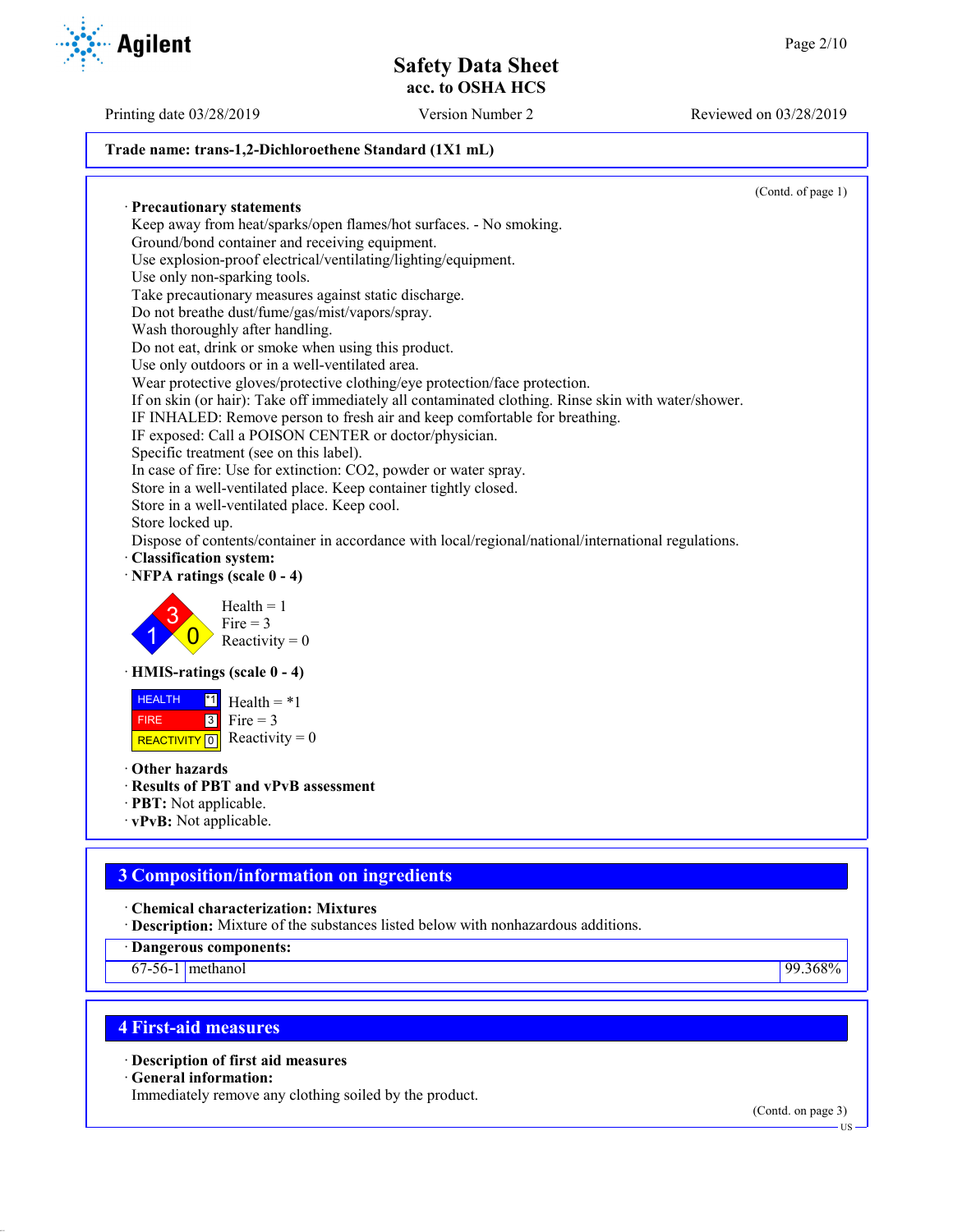Printing date 03/28/2019 Version Number 2 Reviewed on 03/28/2019

#### **Trade name: trans-1,2-Dichloroethene Standard (1X1 mL)**

(Contd. of page 2)

US

Remove breathing apparatus only after contaminated clothing have been completely removed. In case of irregular breathing or respiratory arrest provide artificial respiration.

· **After inhalation:**

Supply fresh air or oxygen; call for doctor.

- In case of unconsciousness place patient stably in side position for transportation.
- · **After skin contact:** Immediately wash with water and soap and rinse thoroughly.
- · **After eye contact:** Rinse opened eye for several minutes under running water. Then consult a doctor.
- · **After swallowing:** If symptoms persist consult doctor.
- · **Information for doctor:**

· **Most important symptoms and effects, both acute and delayed** No further relevant information available.

- · **Indication of any immediate medical attention and special treatment needed**
- No further relevant information available.

## **5 Fire-fighting measures**

- · **Extinguishing media**
- · **Suitable extinguishing agents:**
- CO2, extinguishing powder or water spray. Fight larger fires with water spray or alcohol resistant foam.
- · **For safety reasons unsuitable extinguishing agents:** Water with full jet
- · **Special hazards arising from the substance or mixture**

During heating or in case of fire poisonous gases are produced.

- · **Advice for firefighters**
- · **Protective equipment:** Mouth respiratory protective device.

## **6 Accidental release measures**

· **Personal precautions, protective equipment and emergency procedures**

Mount respiratory protective device.

Wear protective equipment. Keep unprotected persons away.

- · **Environmental precautions:** Do not allow to enter sewers/ surface or ground water.
- · **Methods and material for containment and cleaning up:**

Absorb with liquid-binding material (sand, diatomite, acid binders, universal binders, sawdust). Dispose contaminated material as waste according to item 13.

Ensure adequate ventilation.

#### · **Reference to other sections**

See Section 7 for information on safe handling.

See Section 8 for information on personal protection equipment.

See Section 13 for disposal information.

#### · **Protective Action Criteria for Chemicals**

| $\cdot$ PAC-1:                         |                                   |                    |  |
|----------------------------------------|-----------------------------------|--------------------|--|
|                                        | $67-56-1$ methanol                | $\sqrt{530}$ ppm   |  |
|                                        | 156-60-5 trans-dichloroethylene   | $280$ ppm          |  |
| $\cdot$ PAC-2:                         |                                   |                    |  |
|                                        | $67-56-1$ methanol                | $2,100$ ppm        |  |
|                                        | $156-60-5$ trans-dichloroethylene | $1,000$ ppm        |  |
| $\cdot$ PAC-3:                         |                                   |                    |  |
|                                        | $67-56-1$ methanol                | $\sqrt{7200*}$ ppm |  |
| $\overline{(\text{Contd. on page 4})}$ |                                   |                    |  |

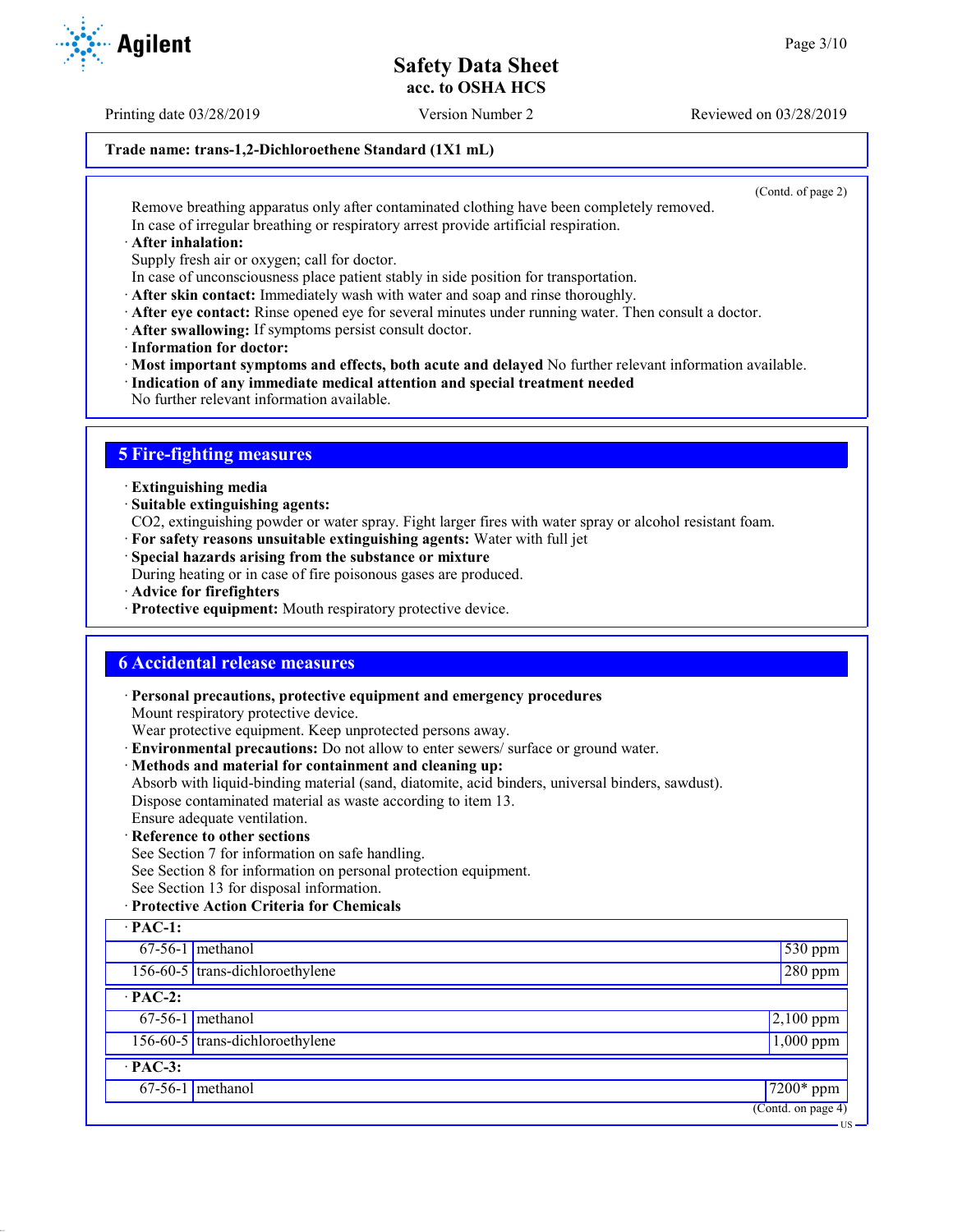$\frac{(\text{Contd. of page 3})}{1,700 \text{ ppm}}$ 

## **Safety Data Sheet acc. to OSHA HCS**

Printing date 03/28/2019 Version Number 2 Reviewed on 03/28/2019

**Trade name: trans-1,2-Dichloroethene Standard (1X1 mL)**

 $156-60-5$  trans-dichloroethylene

## **7 Handling and storage**

#### · **Handling:**

- · **Precautions for safe handling** Ensure good ventilation/exhaustion at the workplace. Open and handle receptacle with care. Prevent formation of aerosols. · **Information about protection against explosions and fires:**
- Keep ignition sources away Do not smoke. Protect against electrostatic charges. Keep respiratory protective device available.
- · **Conditions for safe storage, including any incompatibilities**
- · **Storage:**
- · **Requirements to be met by storerooms and receptacles:** Store in a cool location.
- · **Information about storage in one common storage facility:** Not required.
- · **Further information about storage conditions:**
- Keep receptacle tightly sealed.
- Store in cool, dry conditions in well sealed receptacles.
- · **Specific end use(s)** No further relevant information available.

## \* **8 Exposure controls/personal protection**

· **Additional information about design of technical systems:** No further data; see item 7.

#### · **Control parameters**

| Components with limit values that require monitoring at the workplace:                    |                                                                                                                                                                                     |  |
|-------------------------------------------------------------------------------------------|-------------------------------------------------------------------------------------------------------------------------------------------------------------------------------------|--|
| 67-56-1 methanol                                                                          |                                                                                                                                                                                     |  |
| PEL                                                                                       | Long-term value: $260$ mg/m <sup>3</sup> , $200$ ppm                                                                                                                                |  |
|                                                                                           | REL Short-term value: $325 \text{ mg/m}^3$ , $250 \text{ ppm}$<br>Long-term value: $260 \text{ mg/m}^3$ , $200 \text{ ppm}$<br>Skin                                                 |  |
|                                                                                           | TLV Short-term value: $328 \text{ mg/m}^3$ , $250 \text{ ppm}$<br>Long-term value: $262 \text{ mg/m}^3$ , $200 \text{ ppm}$<br>Skin; BEI                                            |  |
| · Ingredients with biological limit values:                                               |                                                                                                                                                                                     |  |
| 67-56-1 methanol                                                                          |                                                                                                                                                                                     |  |
|                                                                                           | $BEI$ 15 mg/L<br>Medium: urine<br>Time: end of shift<br>Parameter: Methanol (background, nonspecific)                                                                               |  |
| Additional information: The lists that were valid during the creation were used as basis. |                                                                                                                                                                                     |  |
|                                                                                           | <b>Exposure controls</b><br>· Personal protective equipment:<br>· General protective and hygienic measures:<br>Keep away from foodstuffs, beverages and feed.<br>(Contd. on page 5) |  |

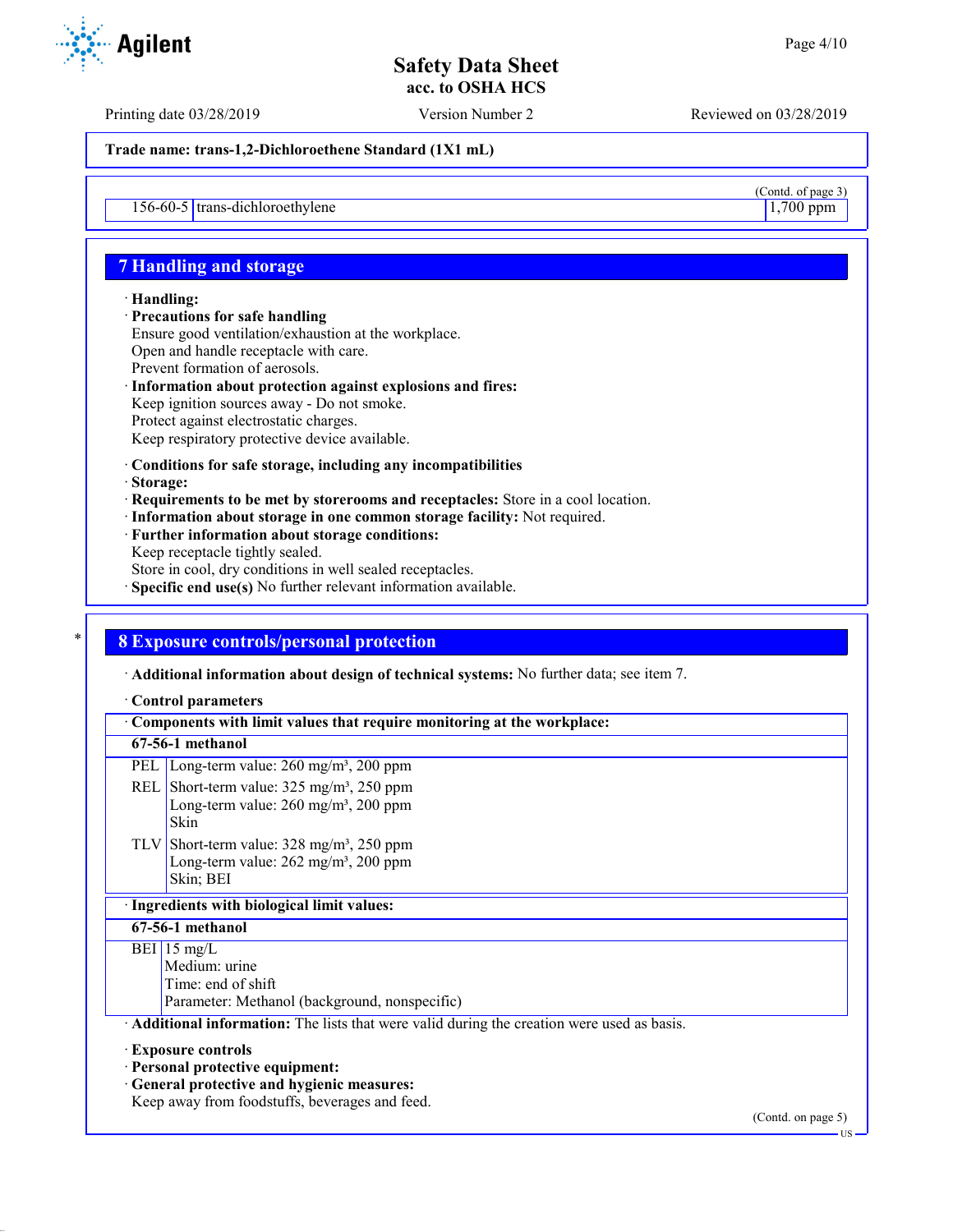Printing date 03/28/2019 Version Number 2 Reviewed on 03/28/2019

#### **Trade name: trans-1,2-Dichloroethene Standard (1X1 mL)**

(Contd. of page 4)

Immediately remove all soiled and contaminated clothing. Wash hands before breaks and at the end of work.

Store protective clothing separately.

· **Breathing equipment:**

When used as intended with Agilent instruments, the use of the product under normal laboratory conditions and with standard practices does not result in significant airborne exposures and therefore respiratory protection is not needed.

Under an emergency condition where a respirator is deemed necessary, use a NIOSH or equivalent approved device/equipment with appropriate organic or acid gas cartridge.

· **Protection of hands:**

Although not recommended for constant contact with the chemicals or for clean-up, nitrile gloves 11-13 mil thickness are recommended for normal use. The breakthrough time is 1 hr. For cleaning a spill where there is direct contact of the chemical, butyl rubber gloves are recommended 12-15 mil thickness with breakthrough times exceeding 4 hrs. Supplier recommendations should be followed.

#### · **Material of gloves**

For normal use: nitrile rubber, 11-13 mil thickness

For direct contact with the chemical: butyl rubber, 12-15 mil thickness

#### · **Penetration time of glove material**

- For normal use: nitrile rubber: 1 hour
- For direct contact with the chemical: butyl rubber: >4 hours
- · **Eye protection:**



Tightly sealed goggles

## **9 Physical and chemical properties**

| · Information on basic physical and chemical properties<br><b>Ceneral Information</b> |                              |                       |  |  |
|---------------------------------------------------------------------------------------|------------------------------|-----------------------|--|--|
| $\cdot$ Appearance:                                                                   |                              |                       |  |  |
| Form:                                                                                 | Fluid                        |                       |  |  |
| Color:                                                                                | Colorless                    |                       |  |  |
| $\cdot$ Odor:                                                                         | Alcohol-like                 |                       |  |  |
| Odor threshold:                                                                       | Not determined.              |                       |  |  |
| $\cdot$ pH-value:                                                                     | Not determined.              |                       |  |  |
| Change in condition                                                                   |                              |                       |  |  |
| <b>Melting point/Melting range:</b>                                                   | $-98$ °C ( $-144.4$ °F)      |                       |  |  |
| <b>Boiling point/Boiling range:</b>                                                   | 64.7 °C (148.5 °F)           |                       |  |  |
| · Flash point:                                                                        | 9 °C (48.2 °F)               |                       |  |  |
| · Flammability (solid, gaseous):                                                      | Not applicable.              |                       |  |  |
| · Ignition temperature:                                                               | 455 °C (851 °F)              |                       |  |  |
| · Decomposition temperature:                                                          | Not determined.              |                       |  |  |
| $\cdot$ Auto igniting:                                                                | Product is not selfigniting. |                       |  |  |
|                                                                                       |                              | (Contd. on page $6$ ) |  |  |

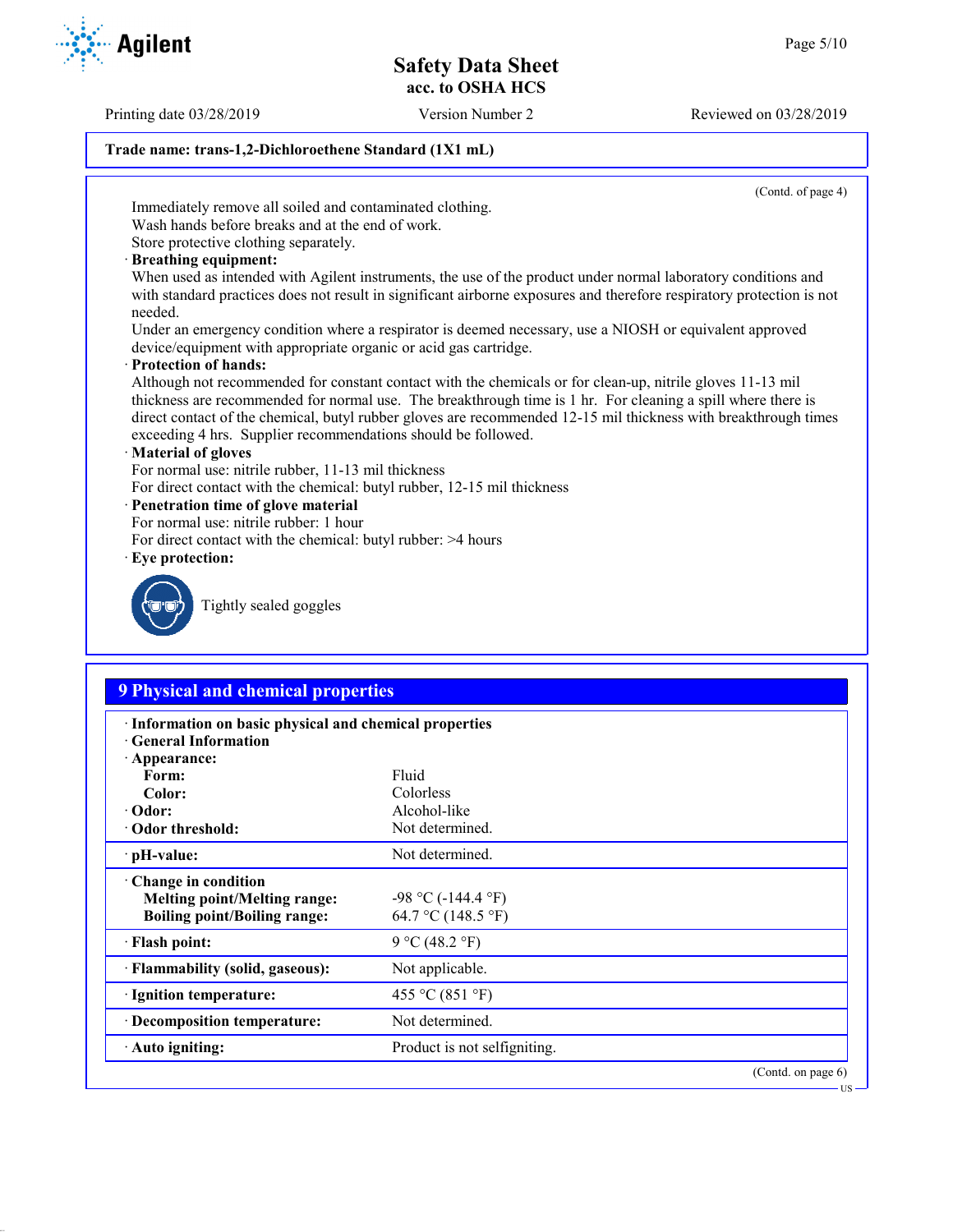

Printing date 03/28/2019 Version Number 2 Reviewed on 03/28/2019

## **Trade name: trans-1,2-Dichloroethene Standard (1X1 mL)**

|                                                            | (Contd. of page 5)                                                                            |
|------------------------------------------------------------|-----------------------------------------------------------------------------------------------|
| Danger of explosion:                                       | Product is not explosive. However, formation of explosive air/vapor<br>mixtures are possible. |
| <b>Explosion limits:</b>                                   |                                                                                               |
| Lower:                                                     | 5.5 Vol %                                                                                     |
| Upper:                                                     | 44 Vol $\%$                                                                                   |
| $\cdot$ Vapor pressure at 20 °C (68 °F):                   | 100 hPa (75 mm Hg)                                                                            |
| $\cdot$ Density at 20 °C (68 °F):                          | $0.80289$ g/cm <sup>3</sup> (6.70012 lbs/gal)                                                 |
| · Relative density                                         | Not determined.                                                                               |
| · Vapor density                                            | Not determined.                                                                               |
| · Evaporation rate                                         | Not determined.                                                                               |
| · Solubility in / Miscibility with                         |                                                                                               |
| Water:                                                     | Not miscible or difficult to mix.                                                             |
| · Partition coefficient (n-octanol/water): Not determined. |                                                                                               |
| · Viscosity:                                               |                                                                                               |
| Dynamic:                                                   | Not determined.                                                                               |
| Kinematic:                                                 | Not determined.                                                                               |
| · Solvent content:                                         |                                                                                               |
| <b>Organic solvents:</b>                                   | $100.0\%$                                                                                     |
| <b>VOC</b> content:                                        | $100.00\%$                                                                                    |
|                                                            | 802.9 g/l / 6.70 lb/gal                                                                       |
| Solids content:                                            | $0.0\%$                                                                                       |
| $\cdot$ Other information                                  | No further relevant information available.                                                    |

## **10 Stability and reactivity**

· **Reactivity** No further relevant information available.

- · **Chemical stability**
- · **Thermal decomposition / conditions to be avoided:** No decomposition if used according to specifications.
- · **Possibility of hazardous reactions** No dangerous reactions known.
- · **Conditions to avoid** No further relevant information available.
- · **Incompatible materials:** No further relevant information available.
- · **Hazardous decomposition products:** No dangerous decomposition products known.

## **11 Toxicological information**

- · **Information on toxicological effects**
- · **Acute toxicity:**

| LD/LC50 values that are relevant for classification: |  |  |  |  |  |
|------------------------------------------------------|--|--|--|--|--|
| <b>ATE</b> (Acute Toxicity Estimate)                 |  |  |  |  |  |
| Inhalative $LC50/4 h 3.02 mg/L$                      |  |  |  |  |  |
| 67-56-1 methanol                                     |  |  |  |  |  |
| LD50<br>5,628 mg/kg (rat)<br>Oral                    |  |  |  |  |  |
| $15,800$ mg/kg (rabbit)<br>LD50<br>Dermal            |  |  |  |  |  |

(Contd. on page 7) US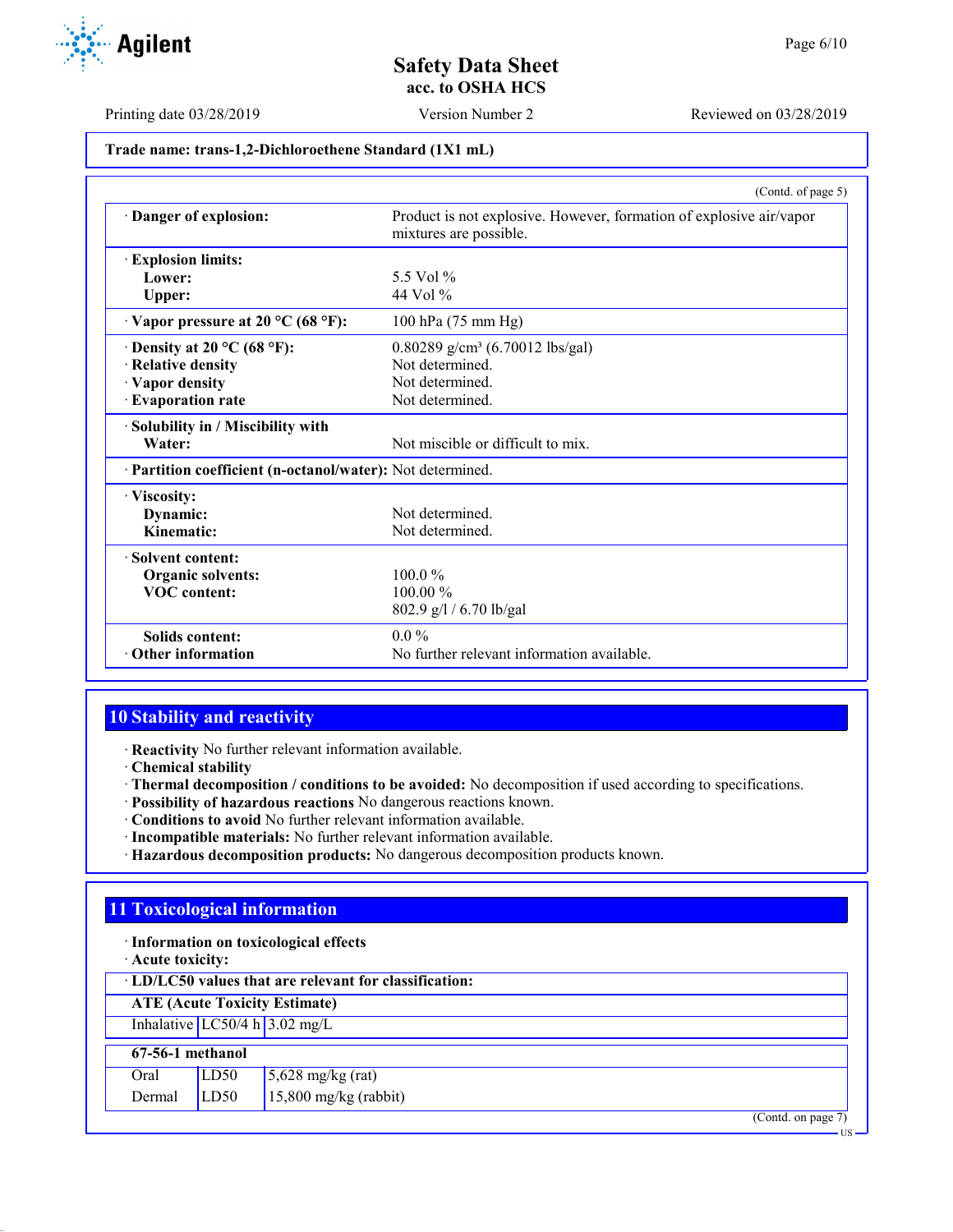Printing date 03/28/2019 Version Number 2 Reviewed on 03/28/2019

#### **Trade name: trans-1,2-Dichloroethene Standard (1X1 mL)**

(Contd. of page 6)

- · **Primary irritant effect:**
- · **on the skin:** No irritant effect.
- · **on the eye:** No irritating effect.
- · **Sensitization:** No sensitizing effects known.
- · **Additional toxicological information:**

The product shows the following dangers according to internally approved calculation methods for preparations: Toxic

· **Carcinogenic categories**

· **IARC (International Agency for Research on Cancer)**

None of the ingredients is listed.

· **NTP (National Toxicology Program)**

None of the ingredients is listed.

#### · **OSHA-Ca (Occupational Safety & Health Administration)**

None of the ingredients is listed.

## **12 Ecological information**

- · **Toxicity**
- · **Aquatic toxicity:** No further relevant information available.
- · **Persistence and degradability** No further relevant information available.
- · **Behavior in environmental systems:**
- · **Bioaccumulative potential** No further relevant information available.
- · **Mobility in soil** No further relevant information available.
- · **Additional ecological information:**
- · **General notes:**
- Water hazard class 1 (Self-assessment): slightly hazardous for water

Do not allow undiluted product or large quantities of it to reach ground water, water course or sewage system.

- · **Results of PBT and vPvB assessment**
- · **PBT:** Not applicable.
- · **vPvB:** Not applicable.
- · **Other adverse effects** No further relevant information available.

## **13 Disposal considerations**

· **Waste treatment methods**

· **Recommendation:**

Must not be disposed of together with household garbage. Do not allow product to reach sewage system.

- · **Uncleaned packagings:**
- · **Recommendation:** Disposal must be made according to official regulations.

## \* **14 Transport information**

· **Not Regulated, De minimus Quantities** -

· **UN-Number**

· **DOT, IMDG, IATA** UN1992

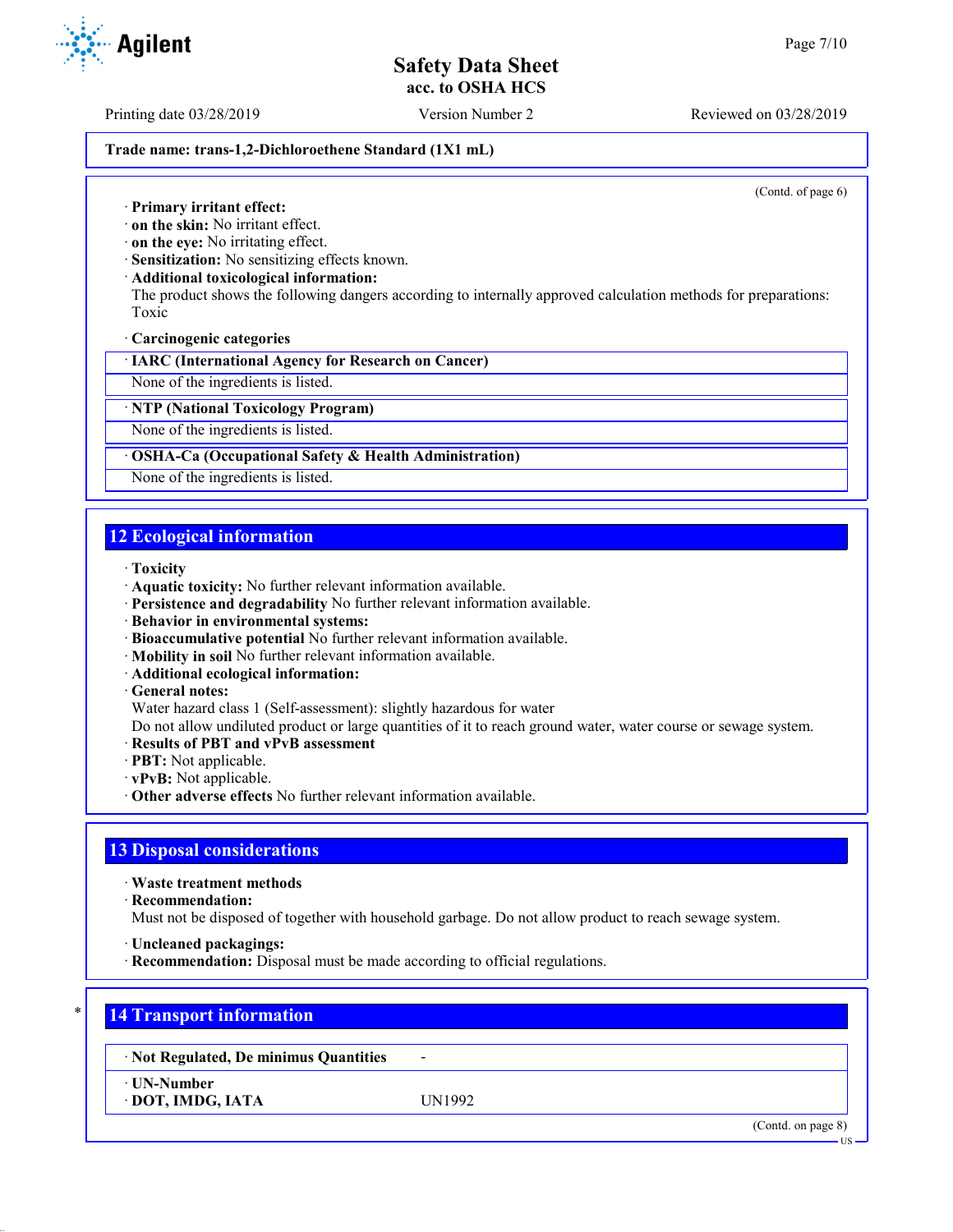

Printing date 03/28/2019 Version Number 2 Reviewed on 03/28/2019

**Trade name: trans-1,2-Dichloroethene Standard (1X1 mL)** (Contd. of page 7) · **UN proper shipping name** · **DOT** Flammable liquids, toxic, n.o.s. (Methanol) · **IMDG, IATA** FLAMMABLE LIQUID, TOXIC, N.O.S. (METHANOL) · **Transport hazard class(es)** · **DOT** · **Class** 3 Flammable liquids · **Label** 3, 6.1 <u>\_\_\_\_\_\_\_\_\_\_\_\_\_\_\_</u> · **IMDG** · **Class** 3 Flammable liquids · **Label** 3/6.1 <u>. . . . . . . . . . . . .</u> · **IATA** · **Class** 3 Flammable liquids · **Label** 3 (6.1) · **Packing group** · **DOT, IMDG, IATA** II · **Environmental hazards:** Not applicable. · **Special precautions for user** Warning: Flammable liquids · **Danger code (Kemler):** 336  $\cdot$  **EMS Number:** · **Stowage Category** B SW2 Clear of living quarters. · **Transport in bulk according to Annex II of MARPOL73/78 and the IBC Code** Not applicable. · **Transport/Additional information:** · **DOT** · **Quantity limitations** On passenger aircraft/rail: 1 L On cargo aircraft only: 60 L · **IMDG** · **Limited quantities (LQ)** 1L (Contd. on page 9)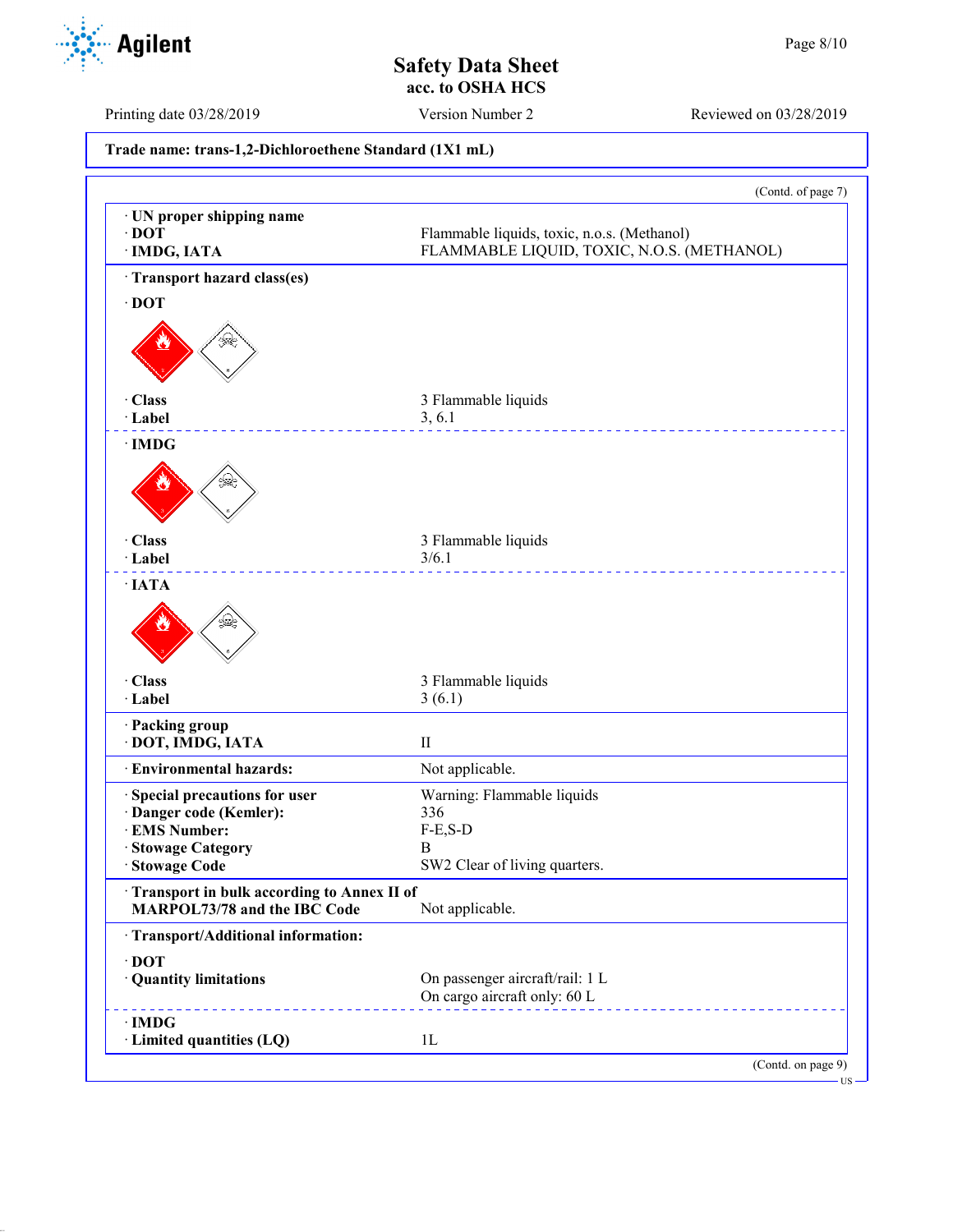

Printing date 03/28/2019 Version Number 2 Reviewed on 03/28/2019

**Trade name: trans-1,2-Dichloroethene Standard (1X1 mL)**

|                                  | (Contd. of page $8$ )                                                                                           |
|----------------------------------|-----------------------------------------------------------------------------------------------------------------|
| $\cdot$ Excepted quantities (EQ) | Code: E2<br>Maximum net quantity per inner packaging: 30 ml<br>Maximum net quantity per outer packaging: 500 ml |
| · UN "Model Regulation":         | UN 1992 FLAMMABLE LIQUID, TOXIC, N.O.S.<br>(METHANOL), 3 (6.1), II                                              |

### **15 Regulatory information**

· **Safety, health and environmental regulations/legislation specific for the substance or mixture** · **Sara**

· **Section 355 (extremely hazardous substances):**

None of the ingredients is listed.

· **Section 313 (Specific toxic chemical listings):**

67-56-1 methanol

· **TSCA (Toxic Substances Control Act):**

All ingredients are listed.

· **Proposition 65**

· **Chemicals known to cause cancer:**

None of the ingredients is listed.

· **Chemicals known to cause reproductive toxicity for females:**

None of the ingredients is listed.

· **Chemicals known to cause reproductive toxicity for males:**

None of the ingredients is listed.

· **Chemicals known to cause developmental toxicity:**

67-56-1 methanol

· **Carcinogenic categories**

· **EPA (Environmental Protection Agency)**

156-60-5 trans-dichloroethylene III

· **TLV (Threshold Limit Value established by ACGIH)**

None of the ingredients is listed.

· **NIOSH-Ca (National Institute for Occupational Safety and Health)**

None of the ingredients is listed.

· **Chemical safety assessment:** A Chemical Safety Assessment has not been carried out.

## **16 Other information**

The information contained in this document is based on Agilent's state of knowledge at the time of preparation. No warranty as to its accurateness, completeness or suitability for a particular purpose is expressed or implied.

· **Date of preparation / last revision** 03/28/2019 / 1

· **Abbreviations and acronyms:**

ADR: Accord européen sur le transport des marchandises dangereuses par Route (European Agreement concerning the International Carriage of Dangerous Goods by Road)

IMDG: International Maritime Code for Dangerous Goods

(Contd. on page 10)

 $-11S$